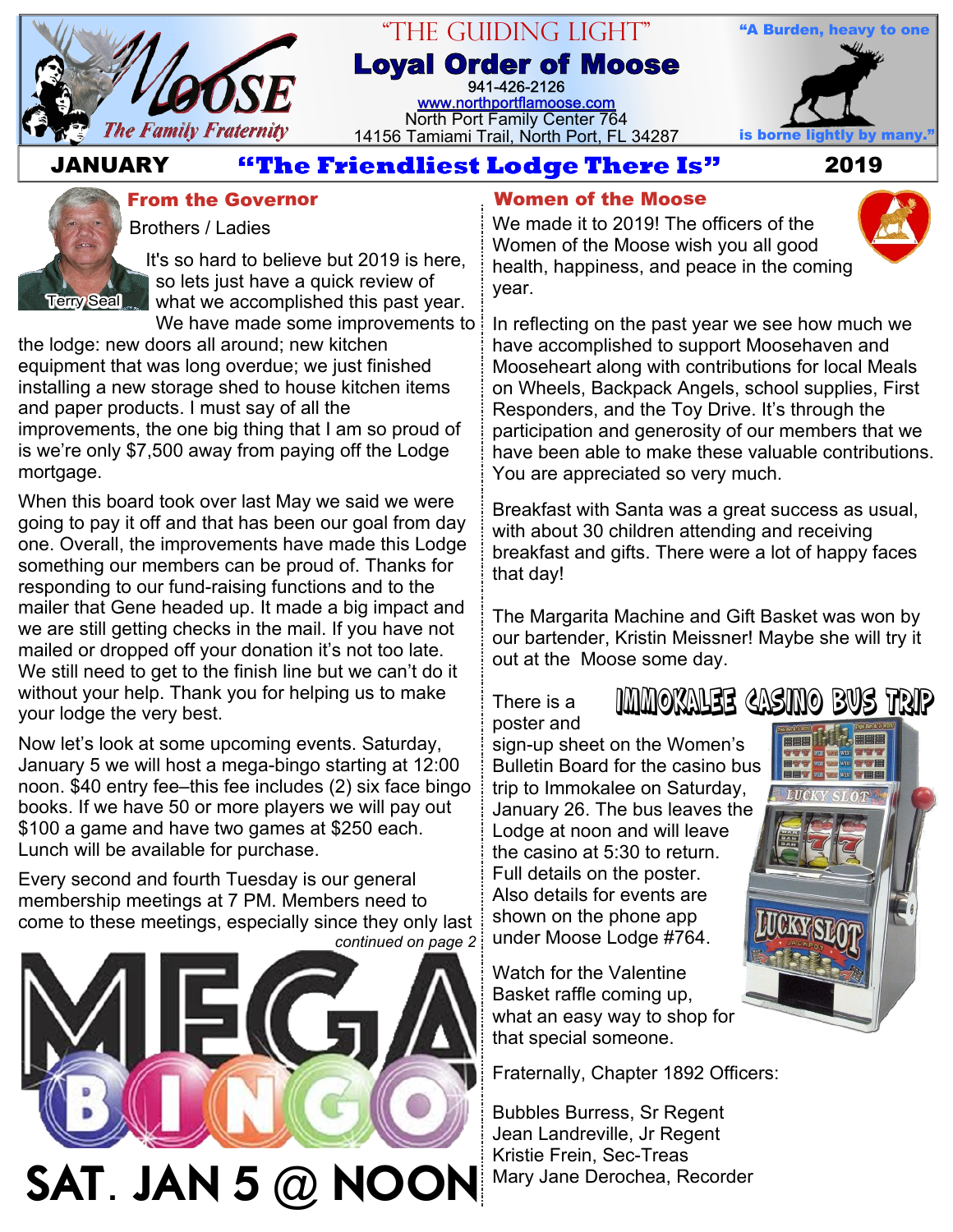#### JANUARY 2019

### **The Guiding Light** A monthly publication of North Port Moose Lodge #764

Page Number 2

## **From the Governor** *continued from page 1*

about 30 minutes. And this is a good way for your officers to pass along information and for members to make requests of the board. This is your lodge. Be proud of it, get involved; there's a new Volunteer list hanging on the boards both inside and out of the office. Please, if you would like to help sign the list with your name and phone number.

On Saturday, January 12 the district meeting is at Venice Lodge #1308, beginning at noon. On January 15 we conduct new member orientation at 6:30 PM. The governor's fried chicken dinner is served from 5 - 7:30 PM on January 16. The Moose Legion steak night is Saturday, January 19 starting at 5 PM. Weekly we have NFL football on big screen TVs as well as ship-captain-crew on Saturdays and cash prize bingo every Thursday at 7 PM. Last and not least, every Friday night Gil & Rhonda entertain us with Karaoke! In other words, we give our members something to enjoy all week long. Oh, and we'll feed you too. Try our lunch and dinner specials. thanks again to all of our members for all your support.

Fraternally, Terry W. Seal Sr. Governor

Second Tuesday of the Month: **Jan 8, 2019** Fourth Tuesday of the Month: **Jan 22, 2019** Lodge Meetings begin 7:00 PM **LOOM Meetings Schedule FBMA District 22 January 12 @ 12 noon Venice #1308** Governor: Terry Seal Jr Governor: Rudy Garcia Prelate: Donald Morley Treasurer: Gene Herbst Jr. Past Governor: Paul Hedrick 1-Year Trustee: George Nubile 2-Year Trustee: Wayne Schlemmer 3-Year Trustee: David Plummer Administrator: Mike Lambert **LODGE #764 OFFICERS 2018 -2109 Jan 9 6:30 PM Jan 23**



**6:30 PM**

 Sr Regent: Bubbles Burress, Jr Regent: Jean Landreville Sec/Treas: Kristie Frein Recorder: Mary Jane Derocheant

Women of the Moose Chapter 1892 meet on the second and forth Wednesday of every month.

Meetings begin at 6:30 PM. All women in the the North Port Moose are invited to join our Chapter. Come to a meeting a learn more about us.





## **BINGO**

On Thursday we play Bingo with cash prizes for the winners. And you can't be a winner if you don't play.

Bingo starts at 7:00 PM every Thursday at your North Port Moose Lodge.